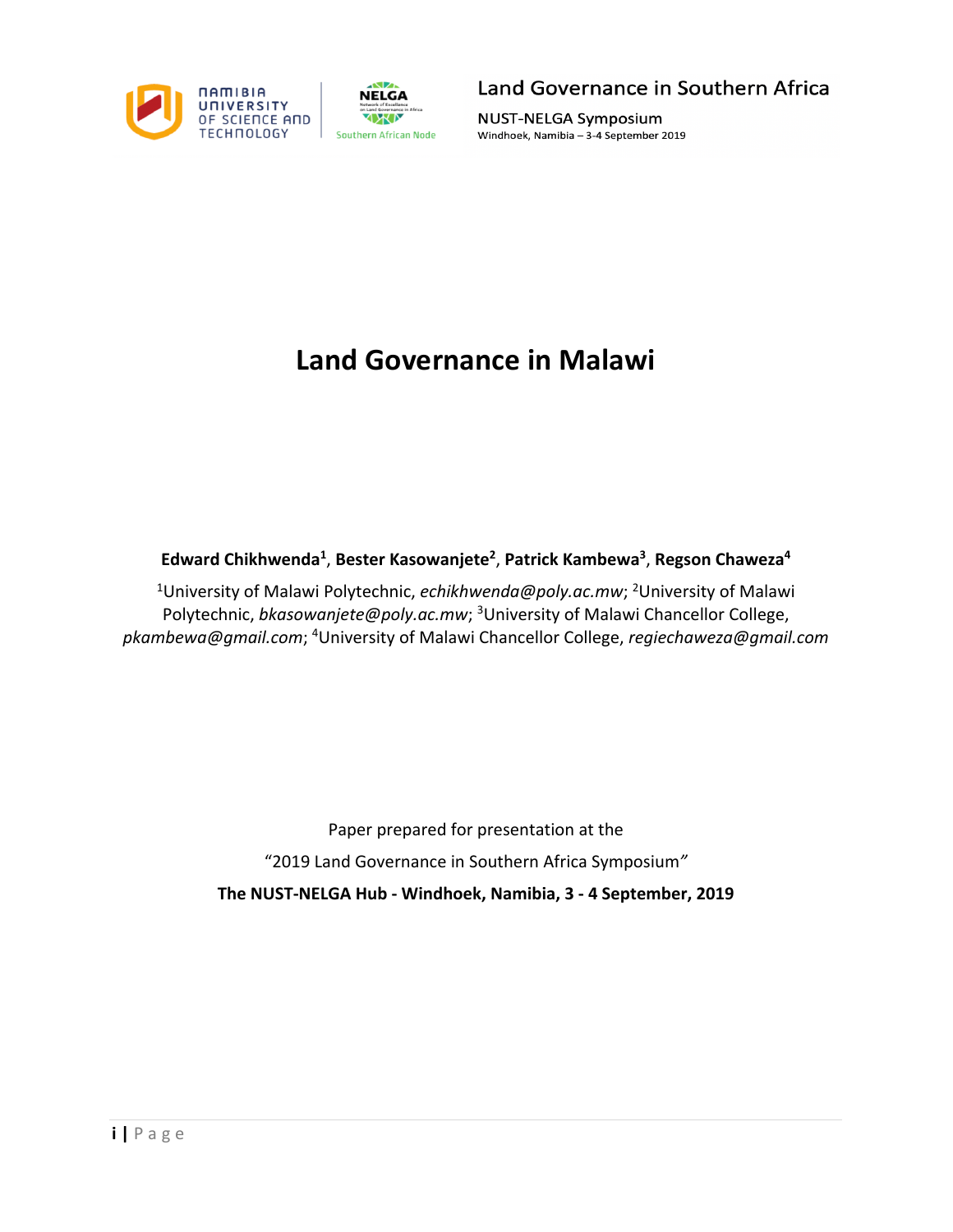

Land Governance in Southern Africa

**NUST-NELGA Symposium** Windhoek, Namibia - 3-4 September 2019

## **Abstract**

Malawi is a landlocked country that lies in the Great Rift Valley. It is flanked by mountain ranges and high plateau areas. Early human inhabitants of Malawi date to 8000–2000 B.C. and were nomadic. Land use was characterised by conquest. The boundaries of Nyasaland (now Malawi) were decided at the Berlin Conference of 1884. During the colonial rule land was categorised as Crown, Private under Certificate of Claim and Native Trust Land. At independence in 1964, Malawi's land was designated as public, private, or customary land. In 2016 a new classification was introduced namely; Public Land and Private Land. Customary Land as a classification of land was abolished. Private land in this case include freehold land, leasehold land and customary estate.

The declaration of Nyasaland (now Malawi) by the British as a British Protectorate in 1891 marked the beginning of the introduction of the British legal system including land management and administration.

Land question in Malawi has been one of the major challenges for the colonial administration as well as the current administration. Over the years, several commissions of inquiry on land tenure have been established to solve the conflicts that have been fuelled by the existence of customary land tenure alongside the western statutory laws. The latest commission of enquiry has culminated into the approval and gazetting of the Customary Land Act of 2016 whose aim is to formalise customary land rights in customary estates.

The Ministry of Lands, Housing and Urban Development is the custodian of land governance issues in Malawi. Currently, Malawi uses private conveyancing system, a deeds registration system and a title registration system. Previously, the title registration system was decentralized to the district level but only operated in very limited areas.

In Malawi the major causes of land disputes are disagreements over ownership, boundaries and access to and use of land and water. The current Customary Land Act of 2016 provides for land dispute resolution to be handled by the judiciary in matters of law, while matters of fact are handled by tribunals. The Act does not give traditional leaders any role in dispute resolution. Land proceedings and disputes are generally on the rise and it is desirable that suitable mechanisms for the whole country are established and maintained

The property taxes are assessed based on valuation of property which is supposed to be updated every five years through Quinqenial Valuation Roll (QVR) and annually through Supplementary Valuation Roll (SVR). The taxes include property taxes (e.g. city rates) and income tax on property which are rented out. The assessment of land tax is based on market prices. However there is a difference in values between recorded values and market prices across different users and types of users. Most people have no access to the valuation roll because it is centrally kept by the local authorities. There is low compliance by property holders in paying taxes resulting in high cost in tax collection.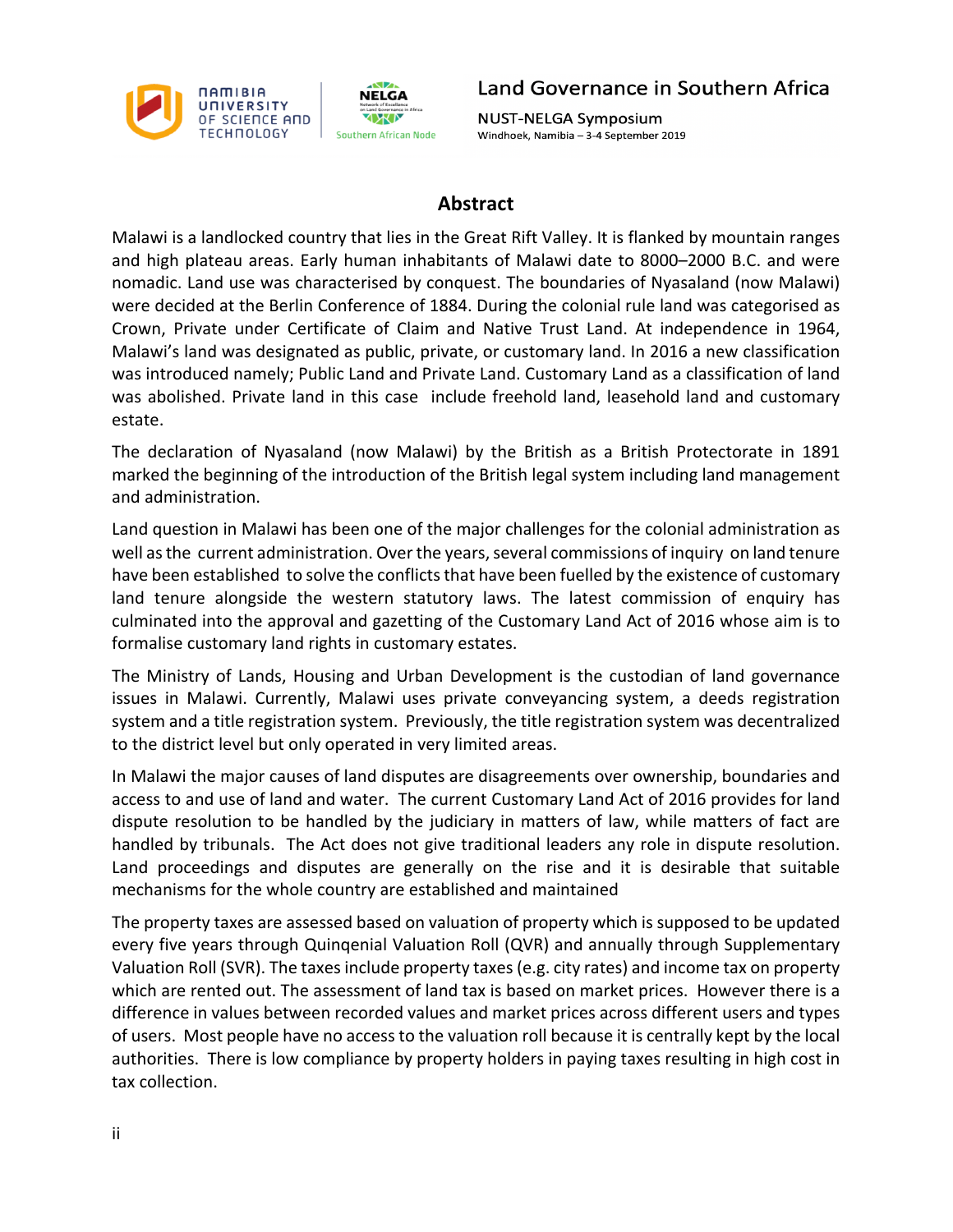



**NUST-NELGA Symposium** Windhoek, Namibia - 3-4 September 2019

All information in the public land inventory is only available for very few public properties. Land information including that of public land is not publicly accessible and most public land is not properly surveyed and surrounding communities do not know boundaries of public land except when there is a dispute. Key information for concessions such as the locality and area of the concession, the parties involved and the financial terms of the concession, is recorded or partially recorded but is not publicly accessible. The land services that are provided are land administration and land management. Land registry is not financially viable and cannot sustain itself. Currently there are low levels of investment in the registry in terms of capital, human and equipment.

The government of Malawi has taken about 31 years to effect changes in the physical planning system in order to make it responsive to emerging issues in the sector, following the need for decentralisation and good land governance. Some notable aspects of the planning system which have been revised are as follows; land use planning process, land use control and development permitting regimes and service delivery. However, these changes will not achieve the intended objectives if the structural issues, such as inadequate capacity and lack of political which have dominated the planning profession over the years are not addressed. For example the unwanted land use outcomes such as informal settlements and the development of environmental sensitive areas, particularly by the urban poor, will persist.

Over the years, Malawi has developed a comprehensive Legal and institutional framework aimed at regulating and providing sound land governance in the land sector. New land related Acts of parliament have just been approved, gazetted and assented by the President. Despite the new and old regulatory framework, there is limited or lack of enforcement of these laws, which impact negatively on the administration and management of land. The major challenges in Malawi include the construction of infrastructure on road reserves and encroachment on public land. In addition there are several illegal developments on road reserves such as cultivation which promote siltation of water storm drainage.

Land governance in Malawi is still centralised despite adopting the decentralisation policy. This results in delayed delivery of land services. The Decentralistion Policy in Malawi proposes the devolution of administrative and political authority to the district level to ensure faster and easier access to services. The new Customary Land Act of 2016 is wholely designed on decentralised land administration system.

The centralised system of land registration currently in force is associated with a number of administrative steps, costs and time that is required to register public land in cities and districts and customary land in districts. This discourages many people from conforming to official norms and is a source of corruption. Although the Customary Land Act of 2016 has proposed a new structure of land administration, it has not clarified the exact procedures and processes of land registration. Corrupt practices in Malawi have been fuelled by the complexities of the land registration. The applicants end up bribing the land officers to speed up the process. Additionally,